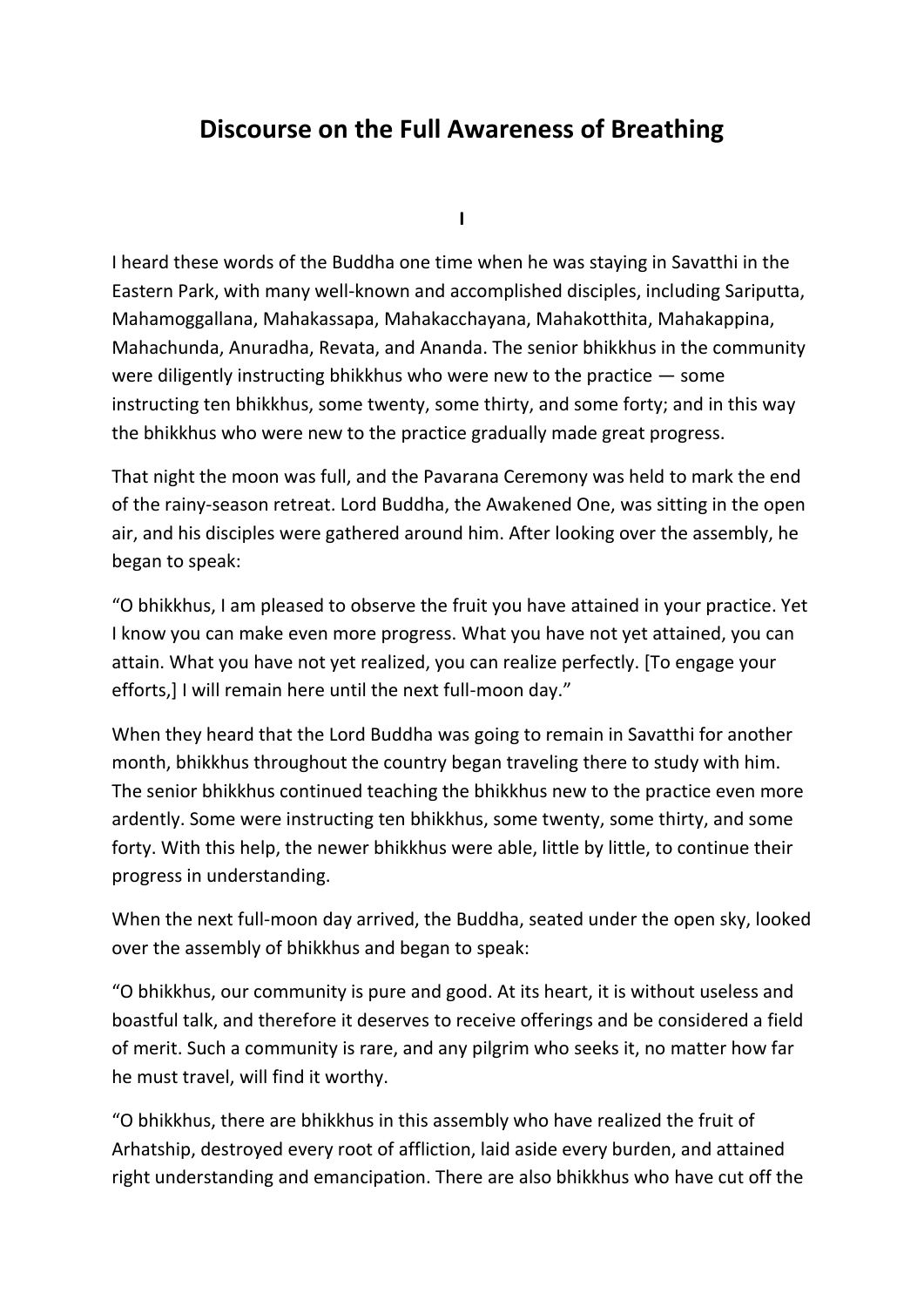first five internal knots and realized the fruit of never returning to the cycle of birth and death.

"There are those who have thrown off the first three internal knots and realized the fruit of returning once more. They have cut off the roots of greed, hatred, and ignorance, and will only need to return to the cycle of birth and death one more time. There are those who have thrown off the three internal knots and attained the fruit of stream-enterer, coursing steadily to the Awakened State. There are those who practice the Four Establishments of Mindfulness. There are those who practice the Four Right Efforts, and those who practice the Four Bases of Success. There are those who practice the Five Faculties, those who practice the Five Powers, those who practice the Seven Factors of Awakening, and those who practice the Noble Eightfold Path. There are those who practice loving kindness, those who practice compassion, those who practice joy, and those who practice equanimity. There are those who practice the Nine Contemplations, and those who practice the Observation of Impermanence. There are also bhikkhus who are already practicing Full Awareness of Breathing."

**II**

"O bhikkhus, the full awareness of breathing, if developed and practiced continuously, will be rewarding and bring great advantages. It will lead to success in practicing the Four Establishments of Mindfulness. If the method of the Four Establishments of Mindfulness is developed and practiced continuously, it will lead to success in the practice of the Seven Factors of Awaking. The Seven Factors of Awakening, if developed and practiced continuously, will give rise to understanding and liberation of the mind.

"What is the way to develop and practice continuously the method of Full Awareness of Breathing so that the practice will be rewarding and offer great benefit?

"It is like this, bhikkhus: the practitioner goes into the forest or to the foot of a tree, or to any deserted place, sits stably in the lotus position, holding his or her body quite straight, and practices like this: 'Breathing in, I know I am breathing in. Breathing out, I know I am breathing out.'

1. 'Breathing in a long breath, I know I am breathing in a long breath. Breathing out a long breath, I know I am breathing out a long breath.

2. 'Breathing in a short breath, I know I am breathing in a short breath. Breathing out a short breath, I know I am breathing out a short breath.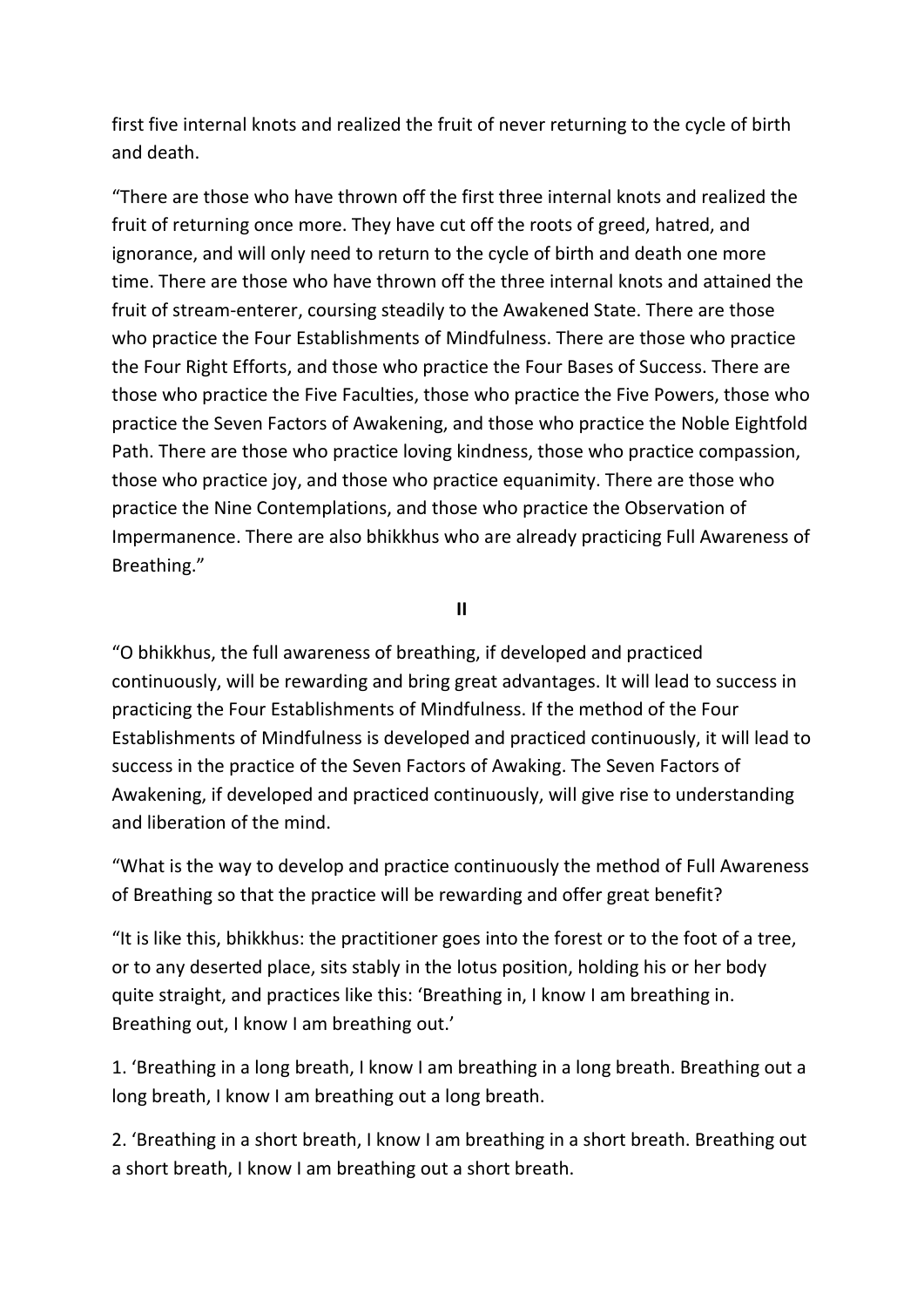3. 'Breathing in, I am aware of my whole body. Breathing out, I am aware of my whole body.' He or she practices like this.

4. 'Breathing in, I calm my whole body. Breathing out, I calm my whole body.' He or she practices like this.

5. 'Breathing in, I feel joyful. Breathing out, I feel joyful.' He or she practices like this.

6. 'Breathing in, I feel happy. Breathing out, I feel happy.' He or she practices like this.

7. 'Breathing in, I am aware of my mental formations. Breathing out, I am aware of my mental formations.' He or she practices like this.

8. 'Breathing in, I calm my mental formations. Breathing out, I calm my mental formations.' He or she practices like this.

9. 'Breathing in, I am aware of my mind. Breathing out, I am aware of my mind.' He or she practices like this.

10. 'Breathing in, I make my mind happy. Breathing out, I make my mind happy.' He or she practices like this.

11. 'Breathing in, I concentrate my mind. Breathing out, I concentrate my mind.' He or she practices like this.

12. 'Breathing in, I liberate my mind. Breathing out, I liberate my mind.' He or she practices like this.

13. 'Breathing in, I observe the impermanent nature of all dharmas. Breathing out, I observe the impermanent nature of all dharmas.' He or she practices like this.

14. 'Breathing in, I observe the disappearance of desire. Breathing out, I observe the disappearance of desire.' He or she practices like this.

15. 'Breathing in, I observe the no-birth, no-death nature of all phenomena. Breathing out, I observe the no-birth, no-death nature of all phenomena.' He or she practices like this.

16. 'Breathing in, I observe letting go. Breathing out, I observe letting go.' He or she practices like this.

"The Full Awareness of Breathing, if developed and practiced continuously according to these instructions, will be rewarding and of great benefit."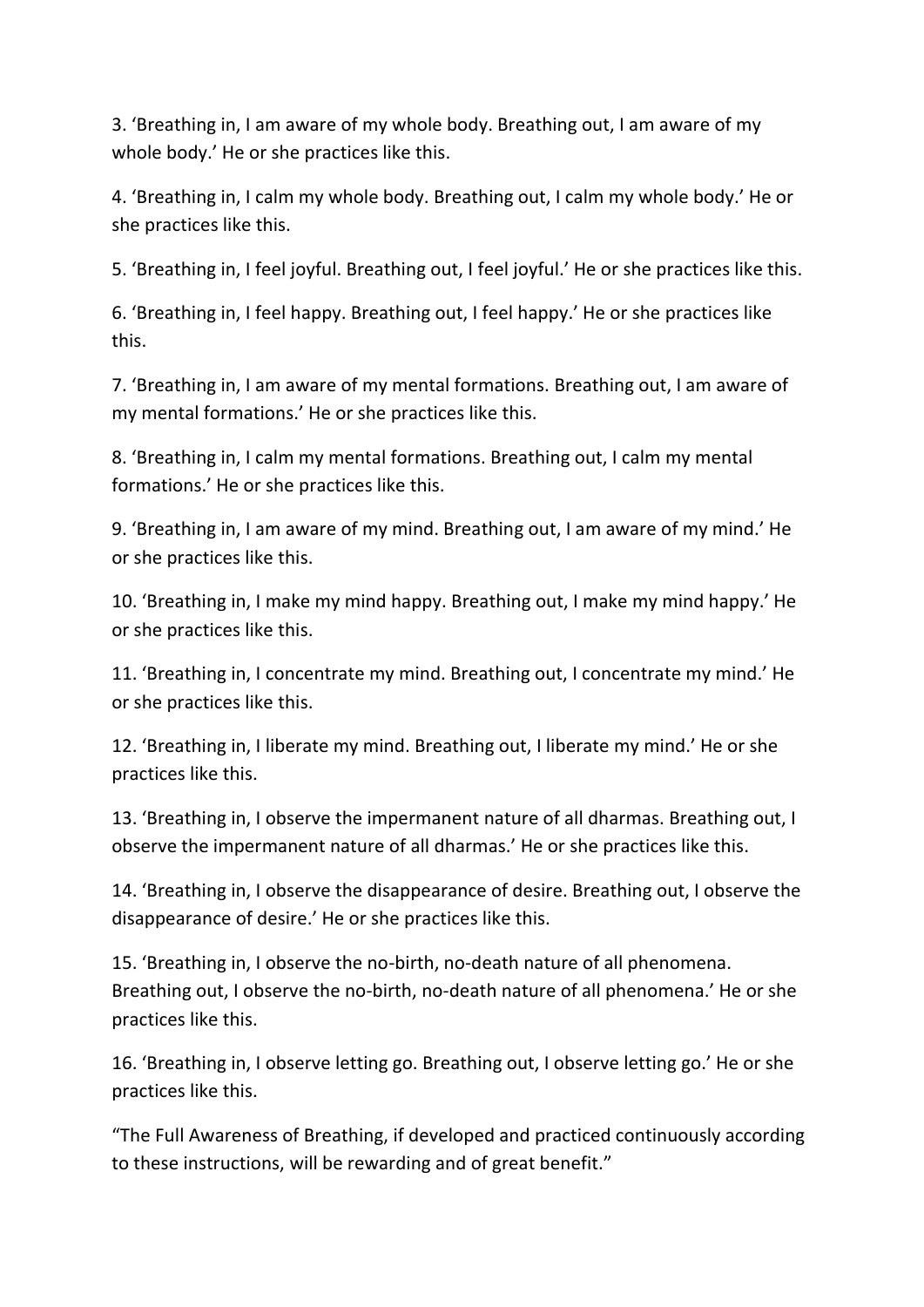"In what way does one develop and continuously practice the Full Awareness of Breathing, in order to succeed in the practice of the Four Establishments of Mindfulness?

"When the practitioner breathes in or out a long or a short breath, aware of his breath or his whole body, or aware that he is making his whole body calm and at peace, he abides peacefully in the observation of the body in the body, persevering, fully awake, clearly understanding his state, gone beyond all attachment and aversion to this life. These exercises of breathing with Full Awareness belong to the First Establishment of Mindfulness, the body.

"When the practitioner breathes in or out aware of joy or happiness, of the mental formations, or to make the mental formations peaceful, he abides peacefully in the observation of the feelings in the feelings, persevering, fully awake, clearly understanding his state, gone beyond all attachment and aversion to this life. These exercises of breathing with Full Awareness belong to the Second Establishment of Mindfulness, the feelings.

"When the practitioner breathes in or out with the awareness of the mind, or to make the mind happy, to collect the mind in concentration, or to free and liberate the mind, he abides peacefully in the observation of the mind in the mind, persevering, fully awake, clearly understanding his state, gone beyond all attachment and aversion to this life. These exercises of breathing with Full Awareness belong to the Third Establishment of Mindfulness, the mind. Without Full Awareness of Breathing, there can be no development of meditative stability and understanding.

"When the practitioner breathes in or breathes out and contemplates the essential impermanence or the essential disappearance of desire or the no-birth, no-death nature of all phenomena or letting go, he abides peacefully in the observations of the objects of mind in the objects of mind, persevering, fully awake, clearly understanding his state, gone beyond all attachment and aversion to this life. These exercises of breathing with Full Awareness belong to the Fourth Establishment of Mindfulness, the objects of mind.

"The practice of Full Awareness of Breathing, if developed and practiced continuously, will lead to perfect accomplishment of the Four Establishments of Mindfulness."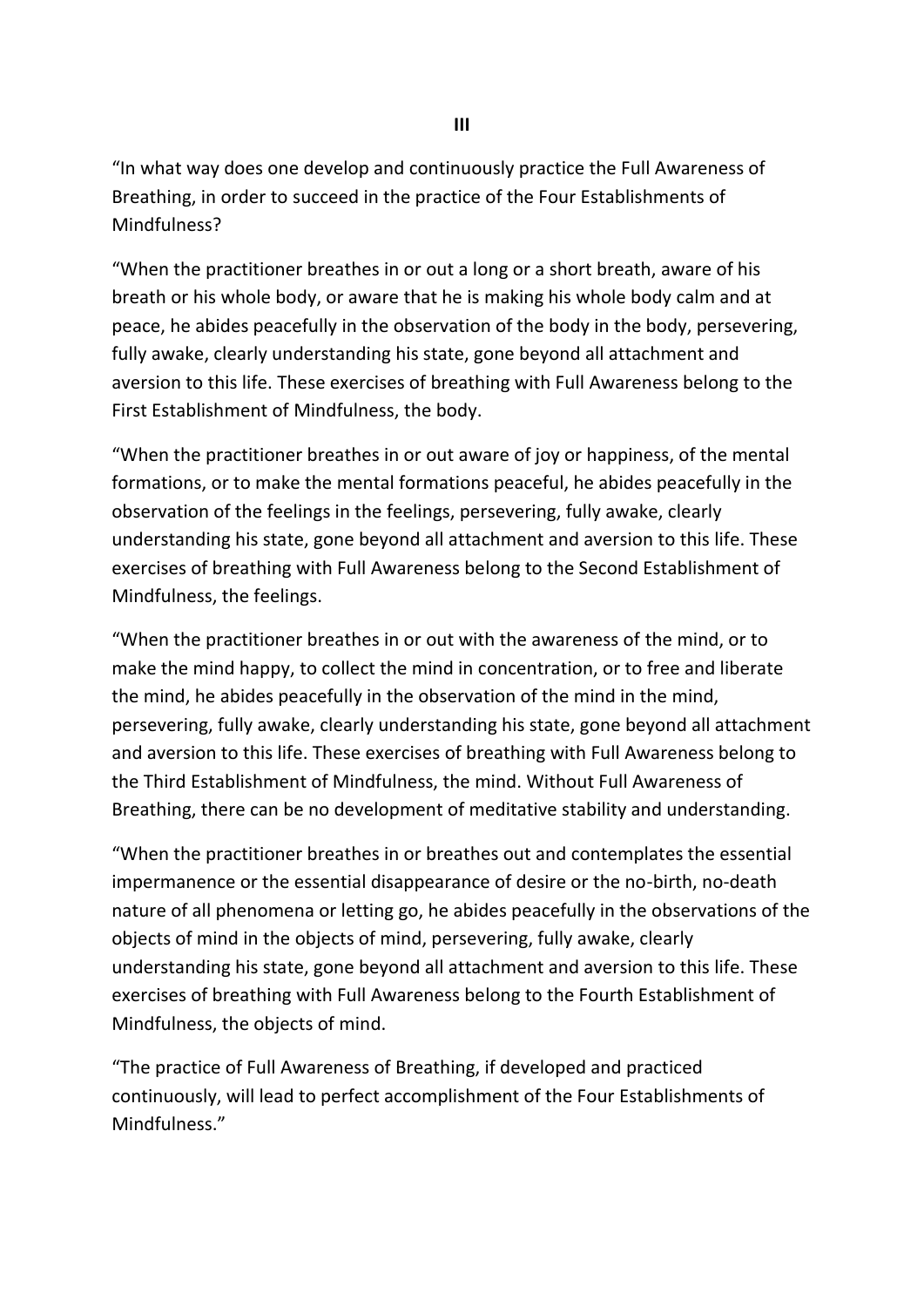"Moreover, if they are developed and continuously practiced, the Four Establishments of Mindfulness will lead to perfect abiding in the Seven Factors of Awakening. How is this so?

"When the practitioner can maintain, without distraction, the practice of observing the body in the body, the feelings in the feelings, the mind in the mind, and the objects of mind in the objects of mind, persevering, fully awake, clearly understanding her state, gone beyond all attachment and aversion to this life, with unwavering, steadfast, imperturbable meditative stability, she will attain the First Factor of Awakening, namely mindfulness. When this factor is developed, it will come to perfection.

"When the practitioner can abide in meditative stability without being distracted and can investigate every dharma, every object of mind that arises, then the Second Factor of Awakening will be born and developed in her, the factor of investigating dharmas. When this factor is developed, it will come to perfection.

"When the practitioner can observe and investigate every dharma in a sustained, persevering, and steadfast way, without being distracted, the Third Factor of Awakening will be born and developed in her, the factor of energy. When this factor is developed, it will come to perfection.

"When the practitioner has reached a stable, imperturbable abiding in the stream of practice, the Fourth Factor of Awakening will be born and developed in her, the factor of joy. When this factor is developed, it will come to perfection.

"When the practitioner can abide undistractedly in the state of joy, she will feel her body and mind light and at peace. At this point the Fifth Factor of Awakening will be born and developed, the factor of ease. When this factor is developed, it will come to perfection.

"When both body and mind are at ease, the practitioner can easily enter into concentration. At this point the Sixth Factor of Awakening will be born and developed in her, the factor of concentration. When this factor is developed, it will come to perfection.

"When the practitioner is abiding in concentration with deep calm, she will cease discriminating and comparing. At this point the Seventh Factor of Awakening is